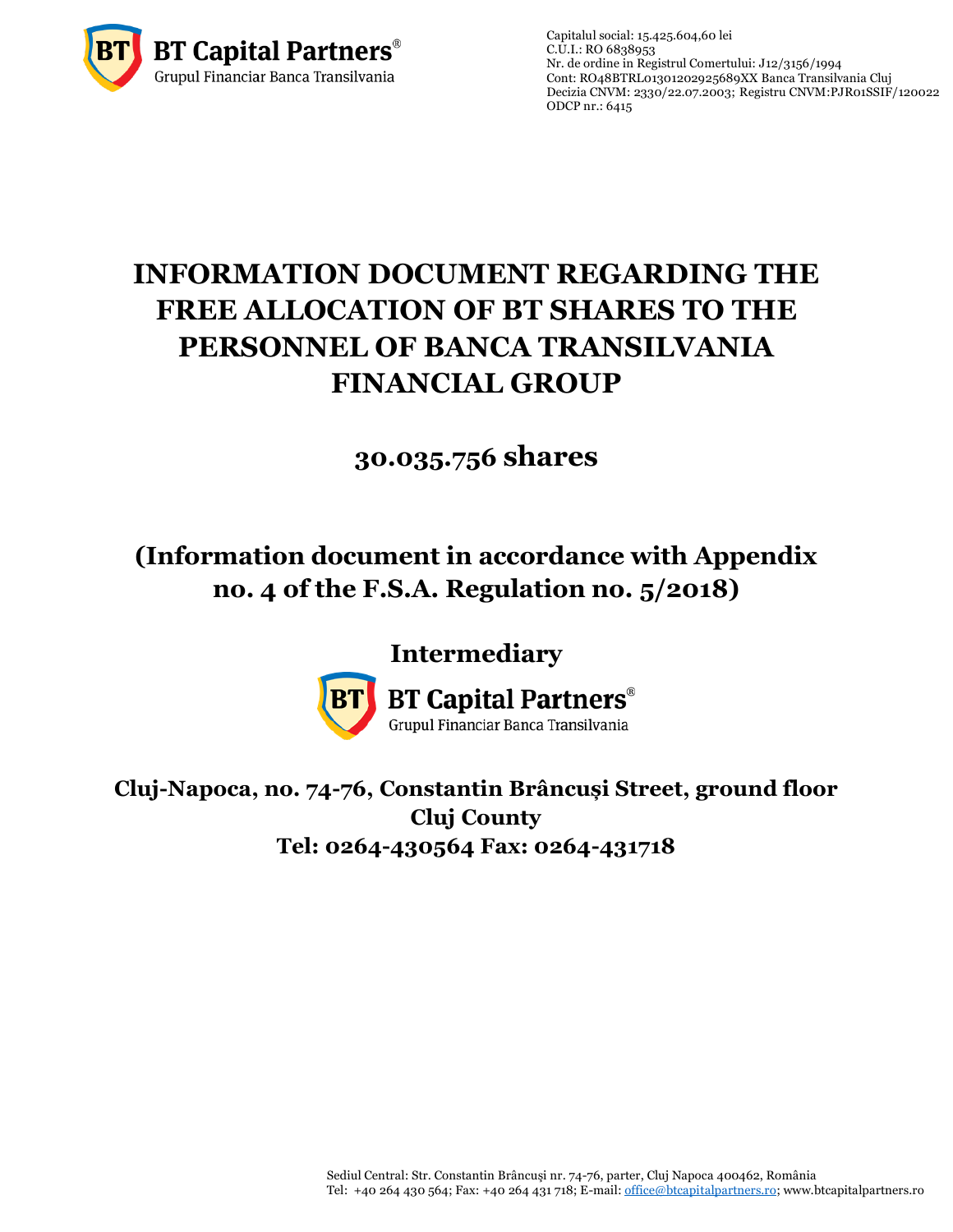

## **1. Individuals responsible for the procedure**

## **Name and position of the individuals and/or name and headquarters of the companies responsible for the information included in the information document**

BANCA TRANSILVANIA S.A., with its headquarters in Cluj-Napoca, no. 8, G. Bariţiu Street, registered at the Cluj Trade Registry Office with the number J12/4155/16.12.1993, individual registration number 5022670, represented by **Ömer Tetik** – Chief Executive Officer.

BT CAPITAL PARTNERS S.A. with its headquarters in Cluj-Napoca, no. 74-76, Constantin Brâncuși Street, registered at the Cluj Trade Registry Office with the number J12/3156/04.11.1994, individual registration number 6838953, represented by **Mihai Milchiș –** Deputy General Manager.

## **Statements made by the individuals mentioned in 1.1, by which they declare that, to their knowledge, the information transmitted is real and without omissions which might significantly affect the information document.**

Upon verification of the content of the information document, BANCA TRANSILVANIA S.A., represented by Ömer Tetik **-** CEO, accepts all responsibility for its content and hereby confirms that all the information provided is real and without omissions or false statements which might significantly affect the information document.

BT Capital Partners S.A., represented by Mihai Milchiș – Deputy General Manager, in its position of intermediary, declares that, to their knowledge, the information provided in the information document is real and without omissions which might significantly affect the information document.

### **2. Information concerning the shares' issuer**

2.1. Name, headquarter, fiscal code and registration number at the Trade Registry Office**.**

| Name of the issuer:   | Banca Transilvania S.A;.                                       |
|-----------------------|----------------------------------------------------------------|
| Headquarters:         | No. 8 George Baritiu Street                                    |
|                       | Cluj-Napoca, Romania;                                          |
| Company registration: | registered at the Cluj Tribunal Trade Registry Office with the |
|                       | number J12/4155/16.12.1993 individual registration number      |
|                       | 5022670;                                                       |
|                       |                                                                |

#### **2.2.** *Company's capital:*

| • Value of the subscribed, paid-up capital: | 4.815.093.171 lei    |
|---------------------------------------------|----------------------|
| • Number of shares issued                   | 4.815.093.171 shares |
| • Nominal value of a share                  | RON <sub>1</sub>     |

 **3. Information concerning the offer or allocation of securities towards current or ex members of the management or other employees**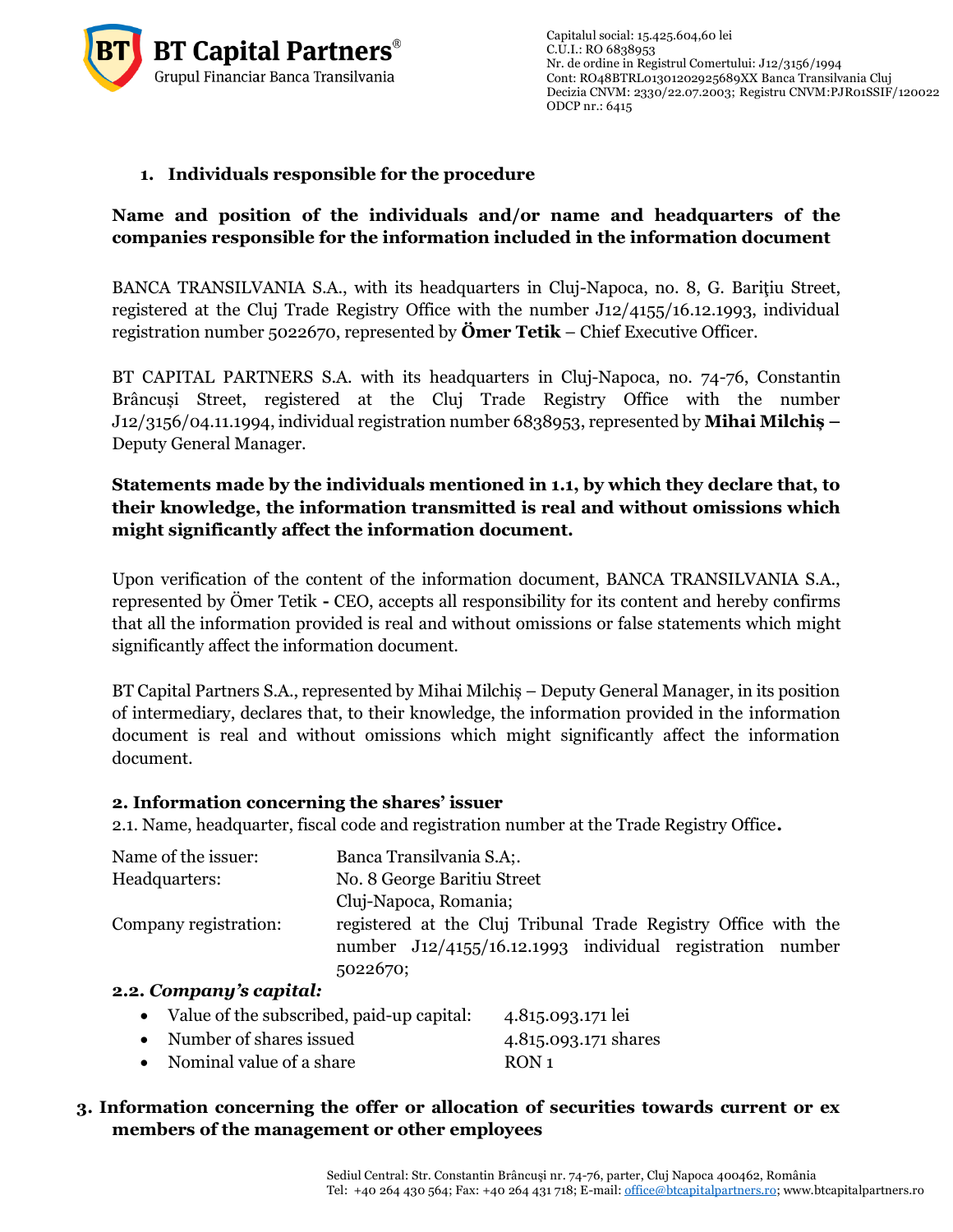

Capitalul social: 15.425.604,60 lei  $C.U.I.: RO 6838953$ Nr. de ordine in Registrul Comertului: J12/3156/1994 Cont: RO48BTRL01301202925689XX Banca Transilvania Cluj Decizia CNVM: 2330/22.07.2003; Registru CNVM[:PJR01SSIF/120022](http://asfromania.ro/registru/detalii.php?id=11&nrcnvm=PJR01SSIF/120022&lng=1) ODCP nr.: 6415

# *3.1. Decisions by which the offer or allocation of securities to current or ex members of the management and employees was decided*

The General Shareholders' Meeting, through the decision from the 25<sup>th</sup> of April 2018, published in the Official Journal of Romania, part IV, no. 1951/22.05.2018, approved by public vote, with unanimity, the BT shares' buy-back on the capital market, in order to implement through a *stock option plan*, a remuneration system which respects the principle of long term performance and personnel loyalty for a minimum period of 3 years, as well as fix remuneration payments.

> In accordance with the Board of Directors' Resolution no.1 of 30.05.2019 as stated in the power delegated to the Board by the Extraordinary General Shareholders' Meeting of April 25th, 2018, the Board decided to include a number of 30.000.000 shares in a loyalty program for the personnel of the bank and for the personnel of the Banca Transilvania Financial Group free of charge, respectively, at a preferential price of RON 0.

> In accordance with the Board of Directors' Resolution no.2 of 30.05.2019, as stated in the power delegated to the Board by the Extraordinary General Shareholders' Meeting of April 25th, 2018, the Board decided to include a number of 35.756shares in a loyalty program for the personnel of the bank and for the personnel of the Banca Transilvania Financial Group free of charge respectively, at a preferential price of RON 0. The above mentioned shares, transferred free of charge, in number of 35.756 are the results of the compensation following the application of the algorithm and the rounding of the results, in accordance with the applicable legal provision, referring to the capital share increase approved by the General Shareholders' Meeting, through the decision from the  $25<sup>th</sup>$  of April 2018., as well as a result of alignment with the solid banking legislation regarding remuneration policies.

> The personnel to which shares will be allocated for purchase at a at a preferential price of RON o are the members of the Board of Directors, to the General and Deputy Managers as well as to the regional managers, dealers, head dealers and other types of employees within the Banca Transilvania Financial Group and BT subsidiaries.

> The transfer of the property of the before mentioned shares to the personnel of Banca Transilvania Financial Group will take place after the communication of the present document to the Central Depository, in accordance with the law.

*3.2. Description of the capital increase:*

*-the reason of the capital increase:*

*-the value of the capital increase:* 

*-the number of shares issued for the capital increase:*

*-the number of shares offered to current or ex members of the management or other employees (if the total number of shares issued for the capital increase is bigger than the number of shares offered to current or ex members of the management or employees.*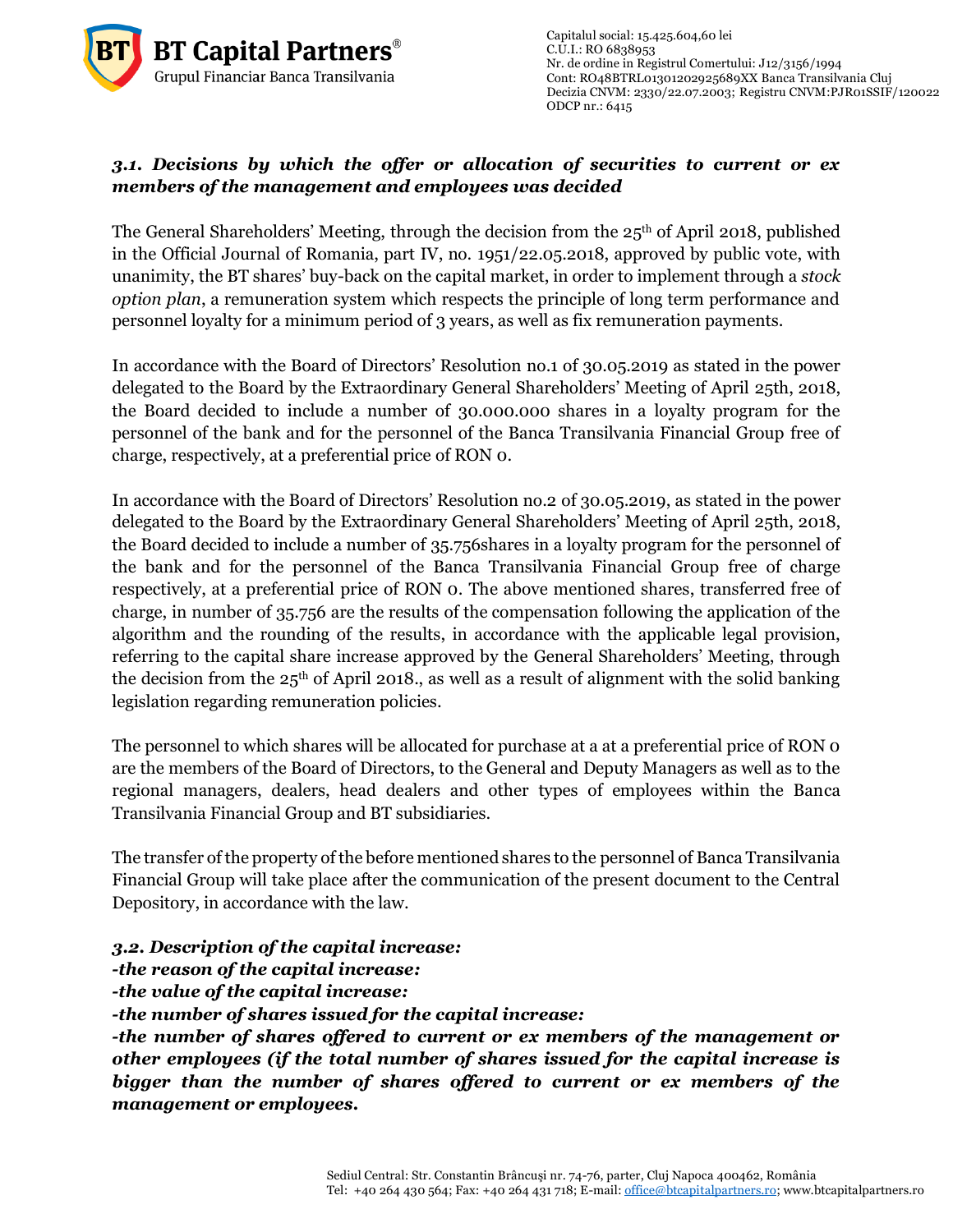

Not applicable.

# *3.3. Description of the operation: the reason of the allocation of shares, number of securities allocated, the number of securities offered to individuals by types of investors*

The operation entails the BT shares' buy-back, with the purpose of including a number of 30.000.000 shares in a loyalty program for the personnel of the bank and for the personnel of the Banca Transilvania Financial Group respectively free of charge, at a preferential price of RON 0.

Also taking in consideration, the compensation following the application of the algorithm and the rounding of the results and the alignment with the solid banking legislation regarding remuneration policies, in accordance with the applicable legal provision the Board of Directors has decided to include a number of 35.756 shares in a loyalty program for the personnel of the bank and for the personnel of the Banca Transilvania Financial Group.

As such, based on the two operations approved by the Board of Directors on 30<sup>th</sup> of May 2019, a total number of 30.035.756 shares will be included in a loyalty program for the personnel of the bank.

The personnel which will shares which will be allowed to purchase the shares are the members of the Board of Directors, to the General and Deputy Managers as well as to the regional managers, dealers, head dealers and other types of employees within the Banca Transilvania Financial Group.

Through the Board of Directors' Resolution no.1 and no.2 of 30.05.2019, adopted on the basis of the power delegated to the Board by the Extraordinary General Shareholders' Meeting of April 25th, 2018, the Board of Directors has decided that the shares will be allocated to the members of the Board of Directors, to the General and Deputy General Managers as well as to the regional managers, dealers, head dealers and other types of employees of the Banca Transilvania Financial Group who fulfil the following requirements:

- The have shown outstanding results in 2018;
- Have been highly and actively involved in the achievements of the targets of the bank/unit/division of which they are a part of and/or of which they are the managers;
- They accepted the limitations imposed by the loyalty plan/stock option plan approved by the Board of Directors;
- They have a moral, professional and social conduct in accordance with the Bank's standards, as implemented by the BT Code of Conduct;
- They are actively and efficiently involved in the advancement of the Bank's interest and products in accordance with their field of activity;
- Promotes good communication and builds an adequate work environment for the achievement of outstanding results.

The people involved with the verification/ application of the selection criteria are the Bank leaders, including Mr. Ömer Tetik - CEO.